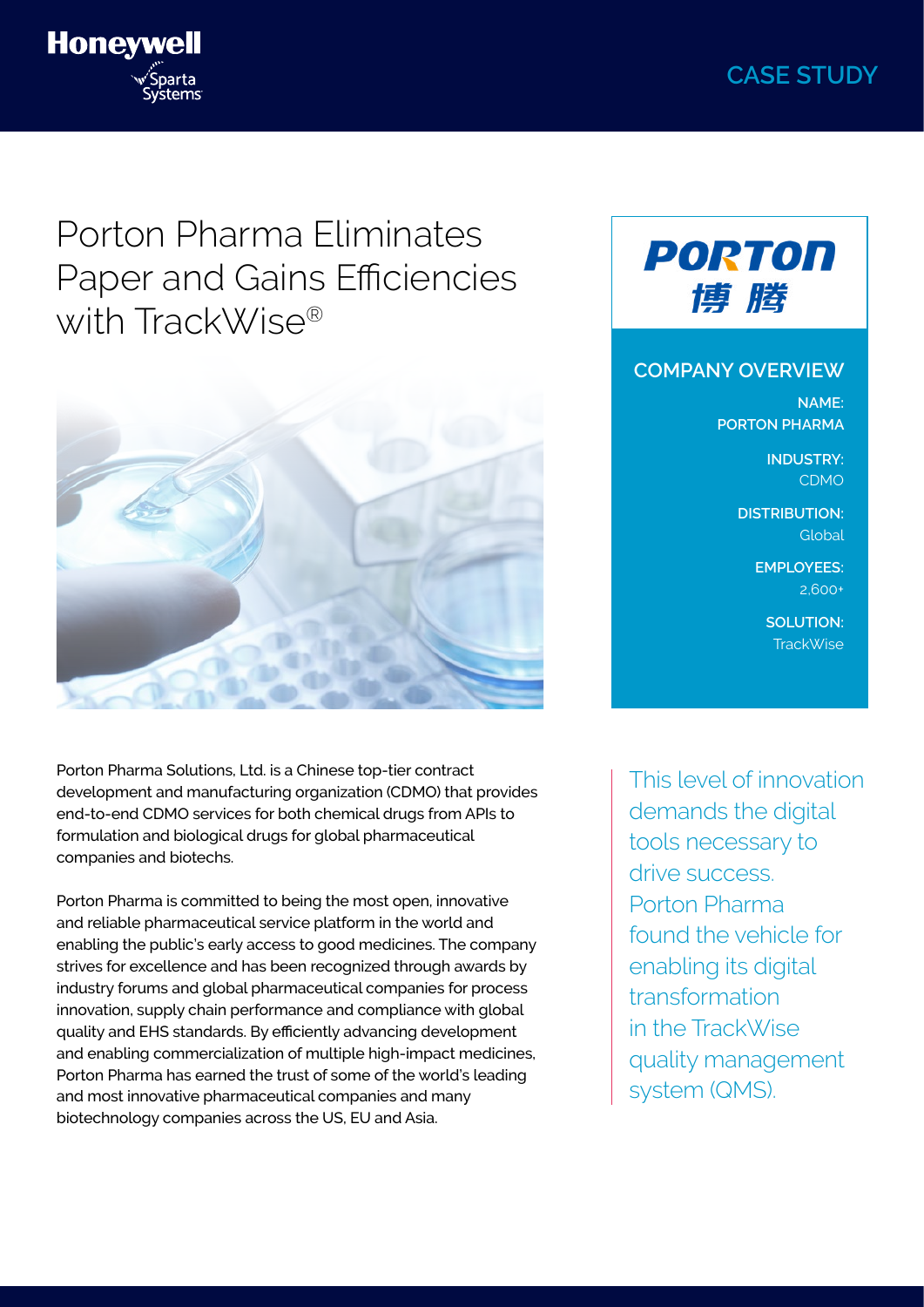### **THE OPPORTUNITY:** Eliminating the Risks of a Paper-Based System

Porton Pharma previously used a paper-based system to manage quality. Manual, paper-based systems often pose risks like human error and less efficient communication. The risks inherent in a manual system, and a need to align with Industry 4.0 led the company to look for an alternative that would nurture efficiency and streamline the process of meeting compliance.

"The challenges and high risk posed by a paper-based system and the desire to align with Industry 4.0 pushed us to introduce an eQMS within the organization," said Porton Pharma's TrackWise Project Manager, Si Yang.

Through Sparta Systems' partner, Tri-I Biotech, the company was introduced to the TrackWise enterprise QMS. A combination of TrackWise's reputation as the gold standard for QMS, as well as the availability of Tri-I Biotech's implementation team in China resulted in the company choosing TrackWise as its end-to-end quality solution.

## **THE SOLUTION:** An Integrated, Digital Quality System

Eight months after selection, Porton Pharma went live with the first phase of its implementation, deviations and CAPA. Future phases of eQMS implementation will be based on user requirements.

The TrackWise project team not only paid great detail to the eQMS, but also collaborated with key users who were involved in the project and took part in the requirement and performance qualification tests.

#### **THE RESULTS:** Taking a Proactive Approach to Quality Management

With the implementation of TrackWise, Porton Pharma now has the tools needed to take a proactive approach to quality management. What's more, the company will be able to trace quality events and analysis and benefit from notifications to keep tasks top of mind and ensure timely completion.

Since implementing TrackWise, Porton Pharma has experienced reduced event and investigation report turnover time due to the online review and approval process. This has also improved work efficiency throughout the organization.

TrackWise will also streamline the process of meeting GMP compliance and in ensuring data integrity. By improving the accessibility and availability of data, TrackWise will help Porton Pharma align and keep pace with the smart factory of the future.

"The reputation of TrackWise as the gold standard for QMS and the presence of an implementation team in China, made TrackWise the clear eQMS choice," said Yang.